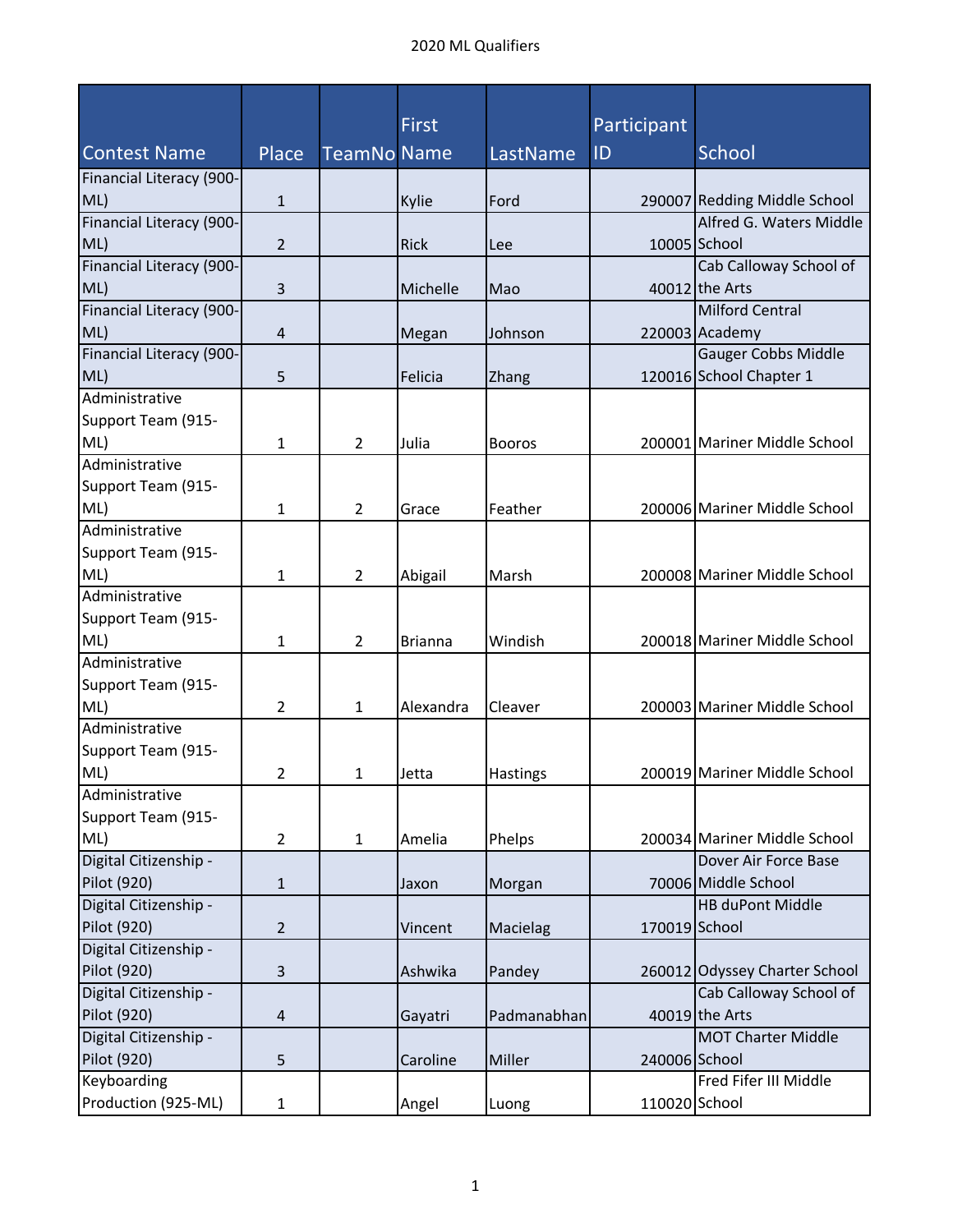| Keyboarding           |                |                |          |               |               |                              |
|-----------------------|----------------|----------------|----------|---------------|---------------|------------------------------|
| Production (925-ML)   | 2              |                | Ava      | Calciano      |               | 200002 Mariner Middle School |
| Keyboarding           |                |                |          |               |               | Fred Fifer III Middle        |
| Production (925-ML)   | 3              |                | Cecilia  | Delgado       | 110009 School |                              |
| Keyboarding           |                |                |          |               |               |                              |
| Production (925-ML)   | 4              |                | Grace    | Wiggins       |               | 200026 Mariner Middle School |
| Keyboarding           |                |                |          |               |               | <b>Gauger Cobbs Middle</b>   |
| Production (925-ML)   | 5              |                | Cara     | Huang         |               | 120003 School Chapter 1      |
| Spreadsheet           |                |                |          |               |               | Georgetown Middle            |
| Application (930-ML)  | 1              |                | Lenny    | Perez Rivera  | 150001 School |                              |
| Spreadsheet           |                |                |          |               |               | Fred Fifer III Middle        |
| Application (930-ML)  | $\overline{2}$ |                | Rory     | Bell          | 110004 School |                              |
| Spreadsheet           |                |                |          |               |               | George V. Kirk Middle        |
| Application (930-ML)  | 3              |                | Arianna  | Wright        | 140033 School |                              |
| Spreadsheet           |                |                |          |               |               | Cab Calloway School of       |
| Application (930-ML)  | 4              |                | Joyce    | Li            |               | 40010 the Arts               |
| Spreadsheet           |                |                |          |               |               |                              |
| Application (930-ML)  | 5              |                | Samantha | Swift         |               | 200023 Mariner Middle School |
| Digital Game Design   |                |                |          |               |               | Cab Calloway School of       |
| Team (940-ML)         | 1              | $\overline{2}$ | Michelle | Mao           |               | 40012 the Arts               |
| Digital Game Design   |                |                |          |               |               | Cab Calloway School of       |
| Team (940-ML)         | 1              | $\overline{2}$ | Iveena   | Mukherjee     |               | 40016 the Arts               |
| Digital Game Design   |                |                |          |               |               | Cab Calloway School of       |
| Team (940-ML)         | 1              | $\overline{2}$ | Quinn    | Murphy        |               | 40017 the Arts               |
| Digital Game Design   |                |                |          |               |               | Cab Calloway School of       |
| Team (940-ML)         | 1              | $\overline{2}$ | Meghan   | Virani        |               | 40028 the Arts               |
| Digital Game Design   |                |                |          |               |               |                              |
| Team (940-ML)         | $\overline{2}$ | $\mathbf{1}$   | Aiden    | Muehlethaler  |               | 340006 Smyrna Middle School  |
| Digital Game Design   |                |                |          |               |               |                              |
| Team (940-ML)         | 2              | $\mathbf{1}$   | Khang    | Nguyen        |               | 340009 Smyrna Middle School  |
| Digital Game Design   |                |                |          |               |               |                              |
| Team (940-ML)         | 2              | 1              | Gabriel  | Prosser       |               | 340010 Smyrna Middle School  |
| Digital Game Design   |                |                |          |               |               |                              |
| Team (940-ML)         | $\overline{2}$ | $\mathbf{1}$   | Jack     | Riley         |               | 340011 Smyrna Middle School  |
| <b>Graphic Design</b> |                |                |          |               |               | <b>Gauger Cobbs Middle</b>   |
| Promotion (945-ML)    | 1              |                | Cara     | Huang         |               | 120003 School Chapter 1      |
| <b>Graphic Design</b> |                |                |          |               |               |                              |
| Promotion (945-ML)    | $\overline{2}$ |                | Pace     | Cucciarre     |               | 250006 Newark Charter School |
| <b>Graphic Design</b> |                |                |          |               |               | Cab Calloway School of       |
| Promotion (945-ML)    | 3              |                | Anjali   | Mahinth       |               | 40011 the Arts               |
| Introduction to Video |                |                |          |               |               |                              |
| Production Team (950- |                |                |          |               |               | Cab Calloway School of       |
| ML)                   | 1              | $\mathbf{1}$   | Saisha   | <b>Bhatia</b> |               | 40003 the Arts               |
| Introduction to Video |                |                |          |               |               |                              |
| Production Team (950- |                |                |          |               |               | Cab Calloway School of       |
| ML)                   | $\mathbf{1}$   | $\mathbf{1}$   | Evelyne  | Kim           |               | 40006 the Arts               |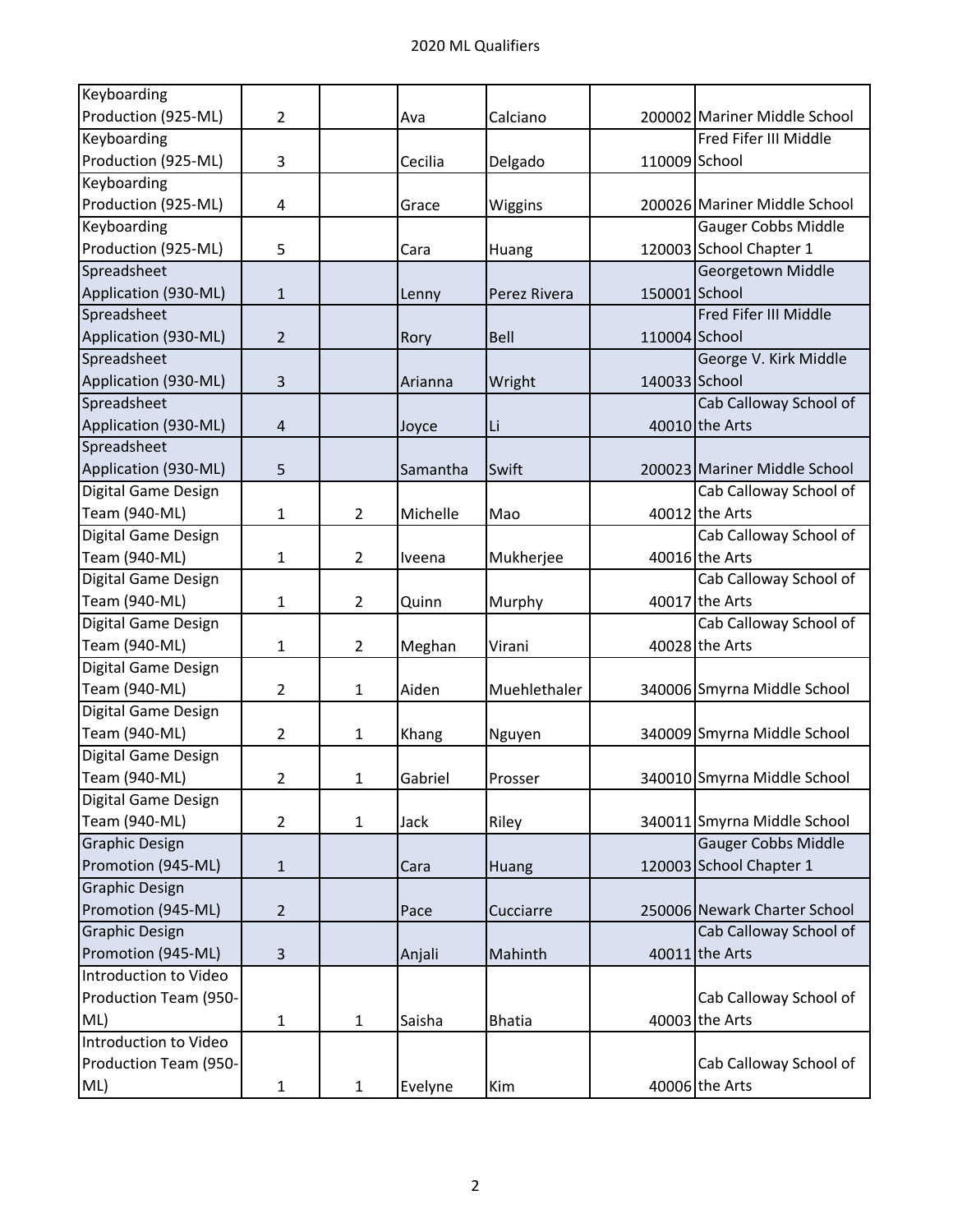| Introduction to Video |                |                |                    |             |               |                              |
|-----------------------|----------------|----------------|--------------------|-------------|---------------|------------------------------|
| Production Team (950- |                |                |                    |             |               | Cab Calloway School of       |
| ML)                   | 1              | $\mathbf{1}$   | Joyce              | Li          |               | 40010 the Arts               |
| Introduction to Video |                |                |                    |             |               |                              |
| Production Team (950- |                |                |                    |             |               | Cab Calloway School of       |
| ML)                   | 1              | $\mathbf{1}$   | Aanya              | Yatavelli   |               | 40031 the Arts               |
| Introduction to Video |                |                |                    |             |               |                              |
| Production Team (950- |                |                |                    |             |               | Fred Fifer III Middle        |
| ML)                   | 2              | $\overline{2}$ | Cecilia            | Delgado     | 110009 School |                              |
| Introduction to Video |                |                |                    |             |               |                              |
| Production Team (950- |                |                |                    |             |               | Fred Fifer III Middle        |
| ML)                   | 2              | $\overline{2}$ | Lily               | Gumus       | 110015 School |                              |
| Introduction to Video |                |                |                    |             |               |                              |
| Production Team (950- |                |                |                    |             |               | Fred Fifer III Middle        |
| ML)                   | 2              | $\overline{2}$ | Jordan             | Pritchett   | 110025 School |                              |
| Web Site Design Team  |                |                |                    |             |               | Cab Calloway School of       |
| $(955-ML)$            | $\mathbf{1}$   | $\mathbf{1}$   | Saathvi            | Arunkumar   |               | 40001 the Arts               |
| Web Site Design Team  |                |                |                    |             |               | Cab Calloway School of       |
| $(955-ML)$            | $\mathbf{1}$   | $\mathbf{1}$   | Krupa              | Movva       |               | 40015 the Arts               |
| Web Site Design Team  |                |                |                    |             |               | Cab Calloway School of       |
| $(955-ML)$            | $\mathbf{1}$   | $\mathbf{1}$   | Srivyshnavi        | Srinivasan  |               | 40025 the Arts               |
| Web Site Design Team  |                |                |                    |             |               | Cab Calloway School of       |
| $(955-ML)$            | $\mathbf{1}$   | $\mathbf{1}$   | <b>Dhriti</b>      | Tattari     |               | 40026 the Arts               |
| Web Site Design Team  |                |                |                    |             |               | Fred Fifer III Middle        |
| $(955-ML)$            | $\overline{2}$ | $\mathbf{1}$   | Mohammad Almatrood |             | 110003 School |                              |
| Web Site Design Team  |                |                |                    |             |               | Fred Fifer III Middle        |
| $(955-ML)$            | $\overline{2}$ | $\mathbf{1}$   | Benjamin           | Kulhom      | 110018 School |                              |
| Web Site Design Team  |                |                |                    |             |               | Fred Fifer III Middle        |
| $(955-ML)$            | $\overline{2}$ | 1              | Chase              | Maracle     | 110021 School |                              |
| Web Site Design Team  |                |                |                    |             |               | Fred Fifer III Middle        |
| $(955-ML)$            | $\overline{2}$ | 1              | John               | Schenck     | 110027 School |                              |
| Entrepreneurship      |                |                |                    |             |               | George V. Kirk Middle        |
| Exploration (970-ML)  | $\mathbf{1}$   |                | Andro              | Mikhail     | 140020 School |                              |
| Entrepreneurship      |                |                |                    |             |               | <b>Gauger Cobbs Middle</b>   |
| Exploration (970-ML)  | $\overline{2}$ |                | Nisa               | Kece        |               | 120005 School Chapter 1      |
| Entrepreneurship      |                |                |                    |             |               | Fred Fifer III Middle        |
| Exploration (970-ML)  | 3              |                | Mercer             | Garrison    | 110012 School |                              |
| Extemporaneous        |                |                |                    |             |               | Cab Calloway School of       |
| Speech (975-ML)       | $\mathbf{1}$   |                | Iveena             | Mukherjee   |               | 40016 the Arts               |
| Extemporaneous        |                |                |                    |             |               |                              |
| Speech (975-ML)       | $\overline{2}$ |                | Jennae             | Overton     |               | 290014 Redding Middle School |
| Extemporaneous        |                |                |                    |             |               | Fred Fifer III Middle        |
| Speech (975-ML)       | 3              |                | Sophia             | Rudis       | 110026 School |                              |
| Prepared Speech (980- |                |                |                    |             |               | Cab Calloway School of       |
| ML)                   | 1              |                | Sahaana            | Rajagopalan |               | 40022 the Arts               |
| Prepared Speech (980- |                |                |                    |             |               | Cab Calloway School of       |
| ML)                   | $\overline{2}$ |                | Aanya              | Yatavelli   |               | 40031 the Arts               |